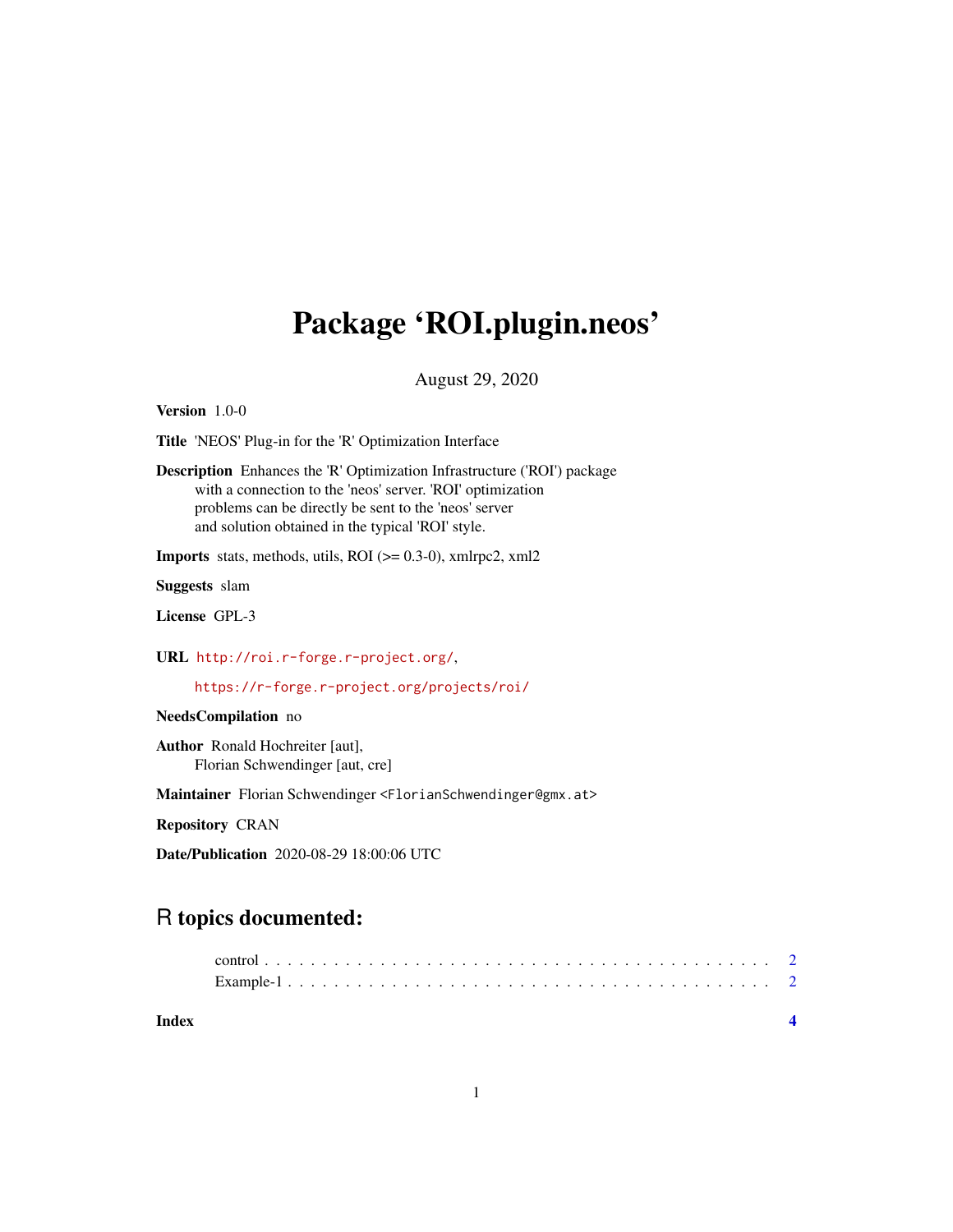<span id="page-1-0"></span>

#### Description

The control variables for ROI.plugin.neos.

#### Arguments

| user    | a character string giving the username.                                                                                                                                  |
|---------|--------------------------------------------------------------------------------------------------------------------------------------------------------------------------|
| email   | a character string giving the email address.                                                                                                                             |
| dry_run | a logical if TRUE <b>ROI</b> returns the solver call.                                                                                                                    |
| wait    | a logical indicating whether the R interpreter should wait for the command<br>to finish, or run it asynchronously. If TRUE ROI returns an object of class<br>"neos_job". |

Example-1 *Linear Problem 1*

#### Description

```
maximize 2x_1 + 4x_2 + 3x_3subject to :
   3x_1 + 4x_2 + 2x_3 \leq 602x_1 + x_2 + 2x_3 \leq 40x_1 + 3x_2 + 2x_3 \leq 80x_1, x_2, x_3 \geq 0
```
#### Examples

```
## Not run:
library(ROI)
mat < -matrix(c(3, 4, 2,2, 1, 2,
                1, 3, 2), nrow=3, byrow=TRUE)
x \leftarrow OP(objective = c(2, 4, 3),constraints = L_{constant}(L = mat,dir = c("<=", "<=", "<="),
                                    rhs = c(60, 40, 80)),
        maximum = TRUE)
```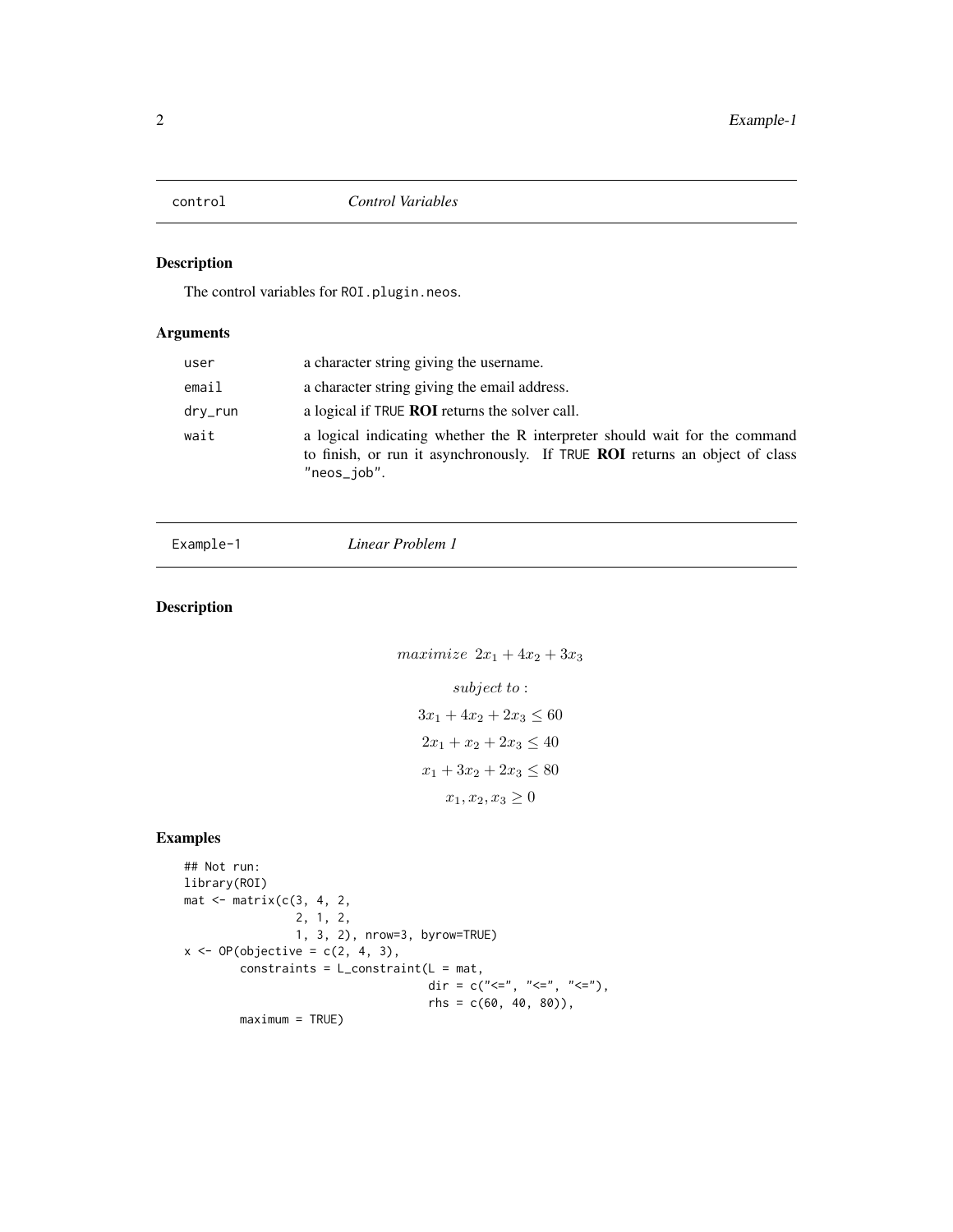opt  $\leq$  ROI\_solve(x, solver = "neos", method = "scip") opt ## Optimal solution found. ## The objective value is: 7.666667e+01 solution(opt) ## [1] 0.000000 6.666667 16.666667 ## End(Not run)